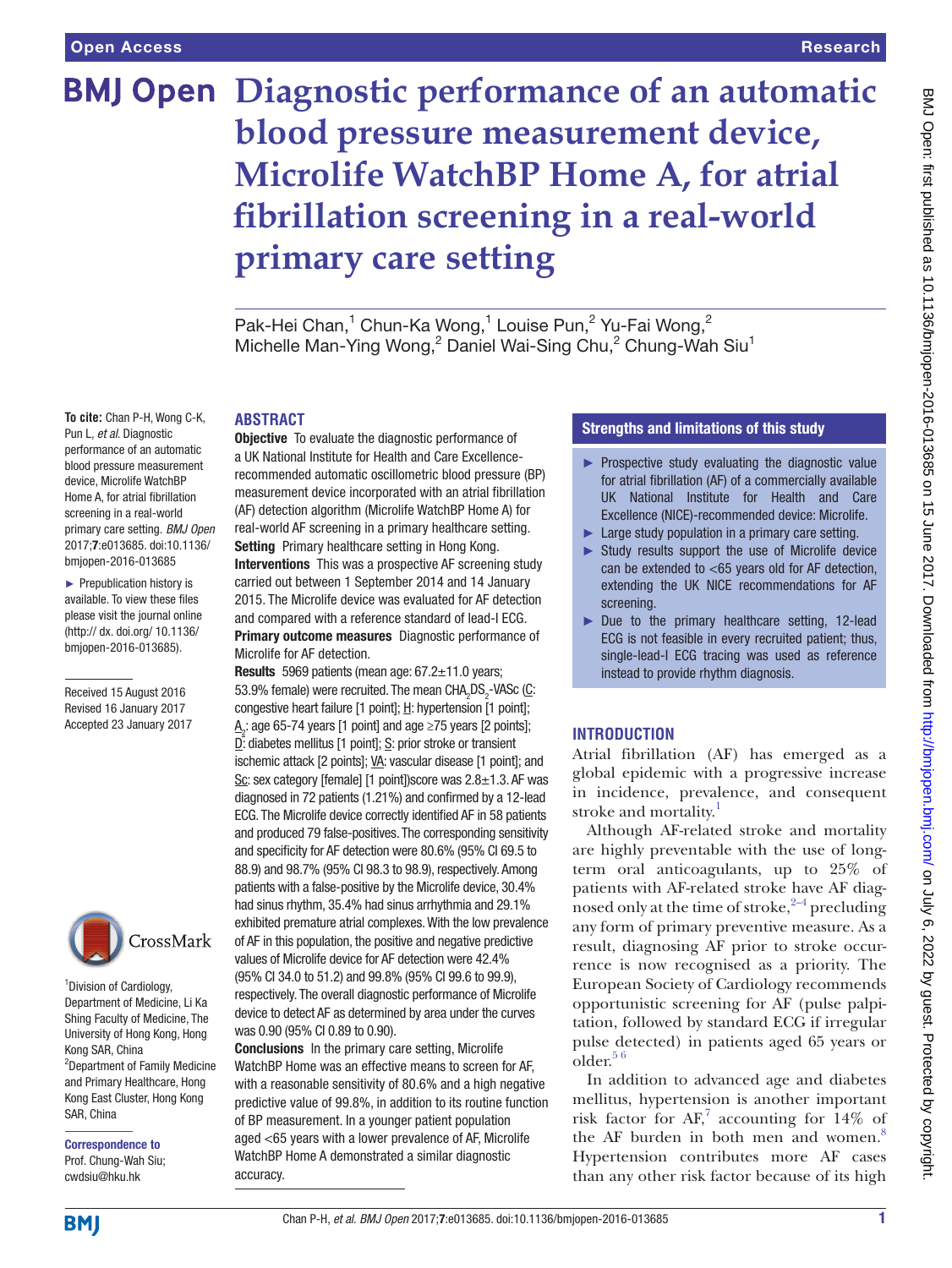prevalence (~1billion individuals worldwide). Different risk factors had various impacts on the development of incident AF; for instance, hypertension had an OR of 1.8 on 10-year risk of AF while advanced age and diabetes mellitus had ORs of 2.3 and 1.1, respectively.

Recently, an automatic oscillometric blood pressure (BP) measurement device with an incorporated specific algorithm to detect AF (Microlife WatchBP Home A; Microlife USA, Dunedin, Florida, USA) has been recommended by the UK National Institute for Health and Care Excellence (NICE) to screen for AF during routine office BP measurement in primary care patients aged 65 years or older.<sup>[9](#page-5-0)</sup> The ability to detect AF in the Microlife device is based on measuring the time interval between successive R-R cycles and computing the ratio of the SD of these time intervals to the mean R-R intervals. If this irregularity index generated is above certain cut-off, this would be interpreted as positive for AF by the device.<sup>[7](#page-4-3)</sup>

Although the diagnostic performance of the device for AF detection has been previously investigated, $7-12$ these studies have been limited by their relatively small sample size, typically less than 1000 participants.<sup>[7–12](#page-4-3)</sup> The total number of participants was around 2000 only. More importantly, most studies were carried out in a high-risk population, such as a general cardiology clinic<sup>79 11</sup> or in patients with recent stroke.<sup>12</sup> The generalisability to a primary care setting, the target environment for mass AF screening, remains questionable. In addition, the diagnostic procedure has evolved throughout these studies; for instance, the number of readings used for diagnosis of AF increased from one in the initial study<sup>11</sup> to three in the latest study, and has substantially improved the diagnostic performance.<sup>[12](#page-5-1)</sup> Therefore, the performance of the Microlife WatchBP Home A for AF screening using the current diagnostic procedure in a real-world mass AF screening setting remains unclear. The primary aim of this study was to assess the diagnostic performance of the Microlife WatchBP Home A for AF screening.

### **Methods**

#### **Study design**

This prospective screening study was coordinated by the University of Hong Kong and the Department of Family Medicine and Primary Healthcare Service, Hong Kong East Cluster, Hospital Authority, Hong Kong. The study protocol was approved by the local institutional review board. Patients were recruited from the Violet Peel General Outpatient Clinic in Hong Kong from September 2014 to January 2015. Patients were eligible if they had a history of hypertension and/or diabetes mellitus, or were ≥65 years of age. Patients with a pacemaker or implantable defibrillator were excluded from the study. Informed consent was obtained from all patients who fulfilled the inclusion criteria.

#### **Screening procedure**

A bipolar lead-I ECG recording was first obtained from all patients using an AliveCor Heart Monitor (AliveCor, San Francisco, California, USA). The AliveCor Heart Monitor is Food and Drug Administration-cleared, Conformité Européenne-marked and clinically validated for the recording of single-channel lead-I ECGs.<sup>13 14</sup> For each patient, a single-lead ECG tracing was acquired for 30s with placement of two or more fingers from each hand on the device electrodes. The ECG recordings were transmitted to an iPad Mini (Apple, Cupertino, California, USA) installed with the AliveECG application (V.2.1.1), and were reviewed by two independent cardiologists who were blinded to the Microlife WatchBP Home AF classifications to provide a reference diagnosis using standard criteria.[15](#page-5-4) When a diagnosis of AF was made, a full 12-lead ECG was performed. Immediately following completion of the ECG recording, three BP measurements were taken using the automatic oscillometric BP monitor (the Microlife WatchBP Home A) with AF detection algorithm. The 'Afib' icon flashed when AF was detected.

### **Statistical analysis**

Continuous and discrete variables are expressed as mean±SD and percentages, respectively. Sensitivity, specificity, likelihood ratio and predictive value for AF diagnosis were calculated as simple proportions with corresponding 95% CI for the Microlife WatchBP Home classifications for AF detection. The diagnostic performance for AF detection was further assessed using the c-statistic (area under the curve). The c-statistic for receiver operating characteristic curve was calculated using Analyse-It for Excel with the Delong-Delong comparison for c-statistic. The c-statistic integrates measures of sensitivity and specificity of the range of a variable. Ideal prediction yields a c-statistic of 1.00, whereas a value of  $\langle 0.5 \rangle$  indicates that the prediction is no better than chance. Calculations were performed using SPSS software (V.21.0) and MedCal (V.13.1.2).

### **Results**

Between 1 September 2014 and 14 January 2015, 6075 patients who fulfilled the inclusion criteria were invited to participate in the AF screening study, of whom 106 declined (1.7%). As a result, 5969 patients were included in this study [\(figure](#page-2-0) 1). [Table](#page-2-1) 1 summarises their characteristics. The mean age was 67.2±11.0 years and 2751 patients (46.1%) were male. Hypertension was present in 4948 patients (82.9%) and diabetes mellitus in 2742 (45.9%). Coronary artery disease was present in 313 patients (5.2%) and 271 (4.5%) had a history of ischaemic stroke. The mean  $\text{CHA}_2\text{DS}_2\text{-VASC score}$  (*C*: congestive heart failure [1 point]; <u>H</u>: hypertension [1 point];  $\underline{A}_{\underline{2}}$ : age 65-74 years [1 point] and age  $\geq$ 75 years [2 points];  $\underline{D}$ : diabetes mellitus [1 point];  $\underline{S}$ : prior stroke or transient ischemic attack [2 points];  $\underline{VA}$ : vascular disease [1 point]; and Sc: sex category [female] [1 point]) was 2.8±1.3.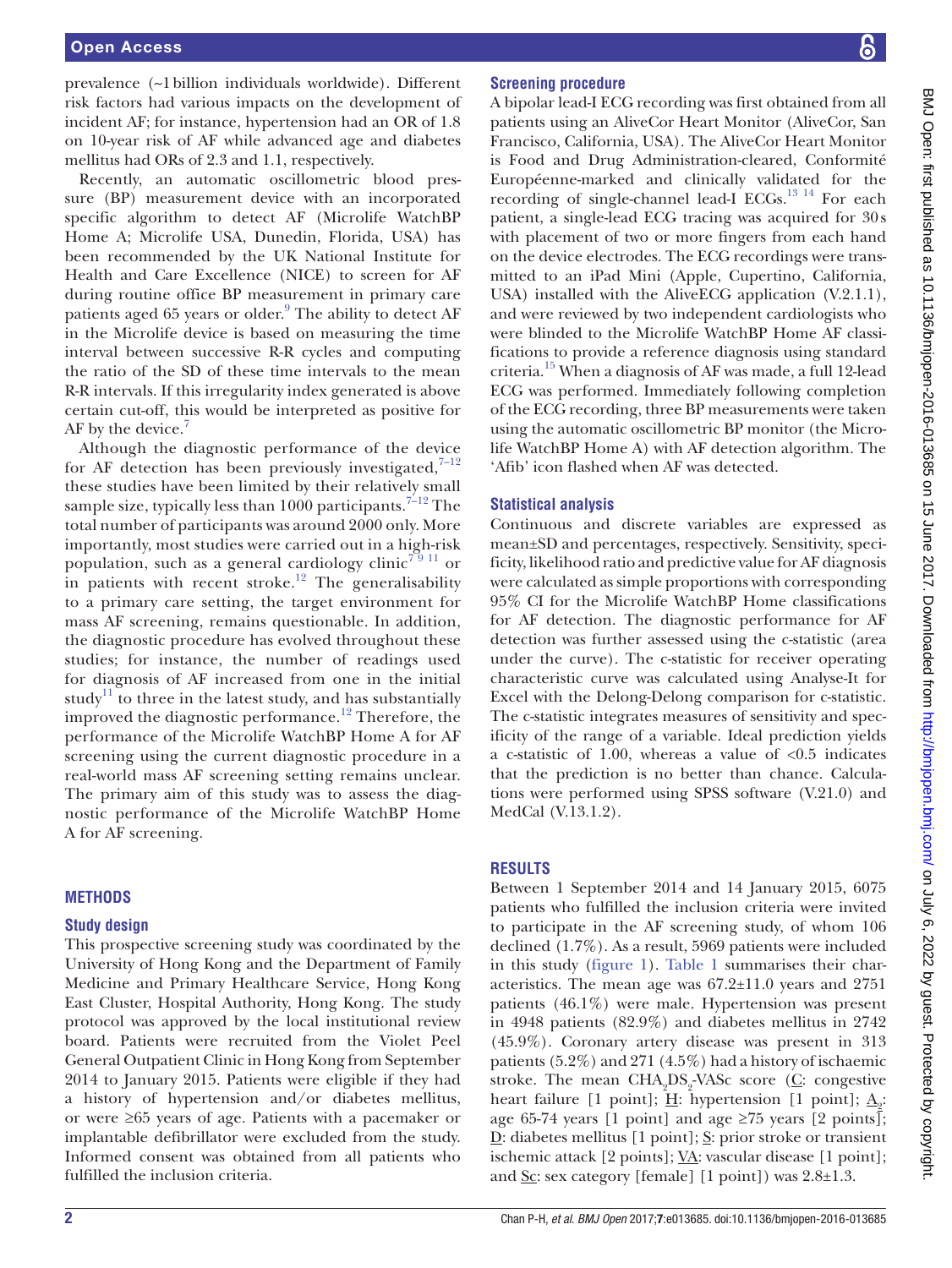

<span id="page-2-0"></span>Figure 1 Study enrolment and flow.

Of these 5969 patients, 5467 (91.59%) had sinus rhythm based on interpretation by two cardiologists of the singlelead ECG recording [\(figure](#page-3-0) 2A). AF was diagnosed in 72 patients (1.21%) and confirmed by a standard 12-lead ECG. Other abnormal non-AF rhythms detected in the study population included premature atrial contractions (n=171, 2.86%), premature ventricular contractions (n=144, 2.41%) and sinus arrhythmias (n=115, 1.93%). The prevalence of AF increased with increasing age from  $0.51\%$  among those aged <65 years, to  $0.91\%$  among those aged 65–74 years and 2.71% among those aged  $\geq 75$ years [\(figure](#page-3-0) 2B).

The Microlife WatchBP Home A correctly identified the presence of AF in 58 out of 72 patients with AF and produced 79 false-positive results ([figure](#page-3-1) 3). The corresponding sensitivity of the Microlife WatchBP Home A to detect AF was 80.6% (95% CI 69.5 to 88.9). The Microlife WatchBP Home A produced a false-positive result for AF in 79 of 5897 non-AF patients, with a corresponding specificity of 98.7% (95% CI 98.3 to 98.9). Among these 79 patients, 24 had sinus rhythm (30.4%),

<span id="page-2-1"></span>

| Demographics of study population<br>Table 1  |                     |
|----------------------------------------------|---------------------|
| <b>Characteristics</b>                       | Number (%) (n=5969) |
| Age, mean $\pm$ SD, years                    | $67.2 \pm 11.0$     |
| Male                                         | 2751 (46.1)         |
| Hypertension                                 | 4948 (82.9)         |
| Diabetes mellitus                            | 2742 (45.9)         |
| Coronary artery disease                      | 313(5.2)            |
| Previous myocardial infarction               | 46(0.8)             |
| Heart failure                                | 54(0.9)             |
| Previous stroke                              | 271 (4.5)           |
| Previous intracranial haemorrhage            | 35(0.6)             |
| CHA <sub>2</sub> DS <sub>2</sub> -VASc score | $2.8 + 1.3$         |

CHA<sub>2</sub>DS<sub>2</sub>-VASc score ( $\underline{\mathbb{C}}$ : congestive heart failure [1 point]; H: hypertension [1 point];  $\mathcal{A}_{2}$ : age 65-74 years [1 point] and age ≥75 years [2 points]; D: diabetes mellitus [1 point]; S: prior stroke or transient ischemic attack [2 points]; \/\/\. vascular disease [1 point]; and Sc: sex category [female] [1 point])

28 had sinus arrhythmia (35.4%), 23 had premature atrial contractions (29.1%) and 4 had premature ventricular contractions (5.1%) ([figure](#page-3-1) 3). Nonetheless the specificity of the Microlife WatchBP Home A for AF detection remained high in these patients: 99.6% in patients with sinus rhythm, 97.2% in patients with premature ventricular contractions, 86.5% in patients with premature atrial contractions and 75.7% in patients with sinus arrhythmia. Given the relatively low prevalence of AF (1.21%) in this population, the positive and negative predictive values of the Microlife WatchBP Home A to detect AF were 42.4% (95% CI 34.0 to 51.2) and 99.8% (95% CI 99.6 to 99.9), respectively. The positive likelihood ratio and the negative likelihood ratio of the Microlife WatchBP Home A were 60.1 (95% CI 47.0 to 77.0) and 0.2 (95% CI 0.1 to 0.3), respectively. The overall diagnostic performance of the Microlife WatchBP Home A to detect AF as determined by area under the curves was 0.90 (95% CI 0.89 to 0.90).

# **Discussion**

To the best of our knowledge, this is the largest screening study for AF using the UK NICE guideline-recommended Microlife WatchBP Home A automatic BP monitoring machine. In this study, the diagnostic performance of Microlife WatchBP Home A was compared with a reference standard of single-lead-I ECG. First, our results demonstrate that in the primary care setting where the prevalence of AF is relatively low, the Microlife WatchBP Home A machine detected AF with a reasonable sensitivity of 80.6%, high specificity of 98.7% and negative predictive value of 99.8%. Second, the device detected AF with high diagnostic accuracy as determined by area under the curves of 0.9, when compared with reference single-lead-I ECG. Third, the device effectively detected AF in patients younger than 65 years — not the usual target population for AF screening. Finally, the diagnostic performance of the device, in terms of sensitivity, specificity and positive and negative predictive values, did not differ across different age groups, with a mean age of patients in this study of  $67.2 \pm 11.0$  years.

It is well established that AF is associated with a fivefold increased risk of ischaemic stroke.<sup>[16](#page-5-5)</sup> With effective anticoagulation by warfarin, such risk can be reduced by  $64\%$ .<sup>[17](#page-5-6)</sup> Nonetheless in the absence of a firm diagnosis of AF, for instance in patients who are asymptomatic, anticoagulation therapy cannot be commenced. Underlying AF is newly diagnosed in up to 25% of patients with ischaemic stroke. $2-4$  Thus, AF screening was recommended by the European Society of Cardiology in those aged 65 years or older to diagnose AF in this high-risk population,<sup>5</sup> where advanced age is one of the important underlying risk factors.<sup>18</sup> To achieve effective AF screening, the availability of a reliable easy-to-use screening tool is of paramount importance. A conventional 12-lead ECG records cardiac rhythm for 10s and is the gold standard for diagnosis of cardiac arrhythmia. Nonetheless although a 12-lead ECG can be employed as a screening tool for  $AF<sub>19</sub>$  its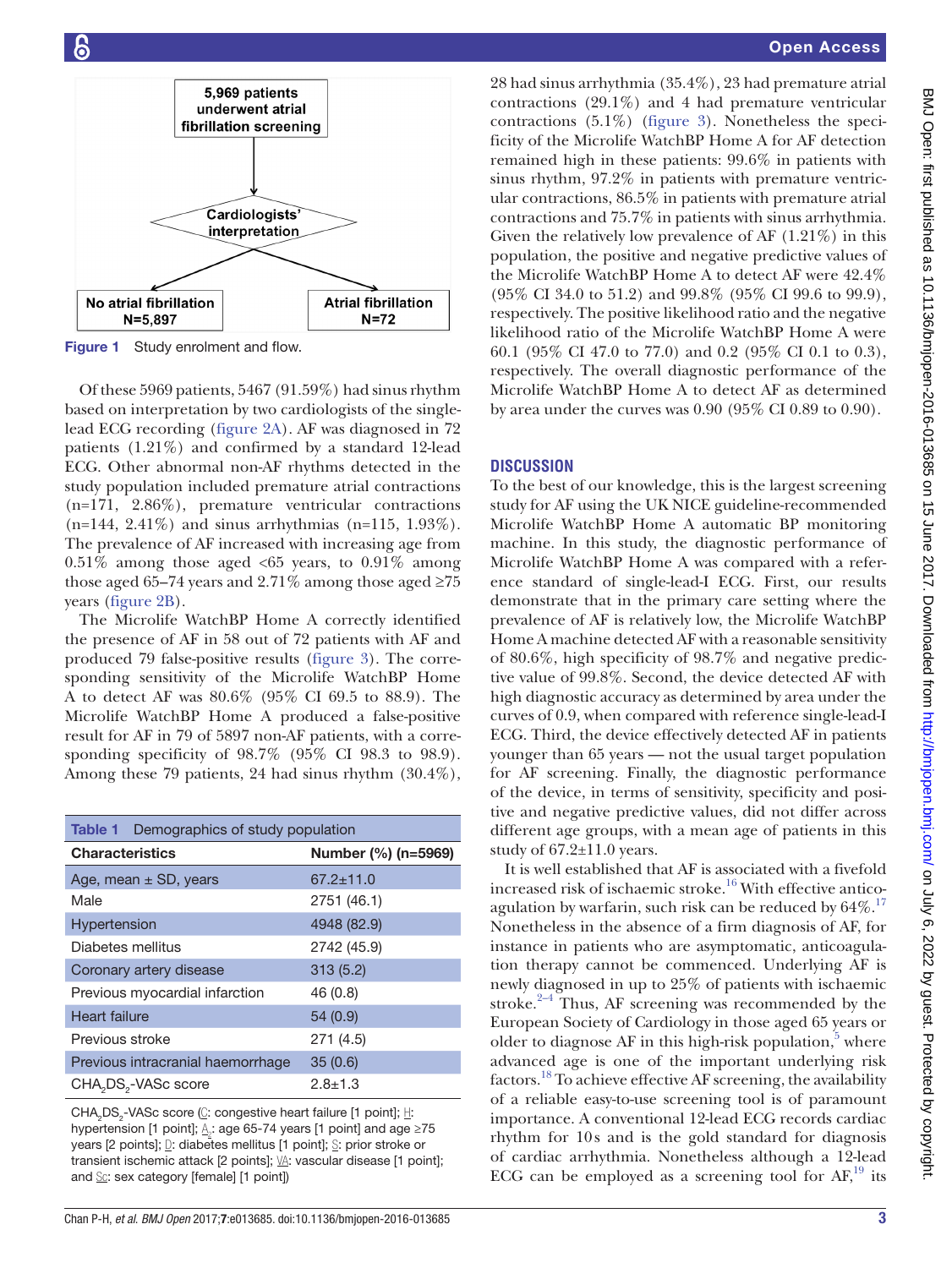

<span id="page-3-0"></span>Figure 2 (A) Rhythm diagnoses of the study population based on interpretation by two independent cardiologists of a 30s bipolar lead-I ECG. (B) Prevalence of AF categorised into different age groups. AF, atrial fibrillation; PAC, premature atrial complex; PVC, premature ventricular complex

cumbersome and time-consuming nature makes it less appealing, particularly on a large scale. As a result, there has been a recent surge in the availability of various easyto-use devices.

The automated oscillometric BP monitoring machine — Microlife WatchBP Home A — can distinguish AF from normal sinus rhythm based on the detection of pulse irregularities during BP measurement.<sup>79–11</sup> By measuring the time interval between successive R-R cycles and calculating the ratio of the SD of these time intervals to the mean R-R interval, an irregularity index is generated. Previous study confirmed that an irregularity index with a cut-off of >0.06 corresponds to AF with high sensitivity and specificity.<sup>[7](#page-4-3)</sup> Theoretically, lowering the cut-off irregularity index might increase sensitivity for AF detection, although at the cost of lower specificity. In addition, the Microlife WatchBP Home A device used in this study automatically measured BP three times: this further improved



<span id="page-3-1"></span>Figure 3 Contingency table for atrial fibrillation detection and rhythm diagnoses of an automatic oscillometric blood pressure measurement device incorporated with a specific algorithm for AF detection (Microlife WatchBP Home A). AF, atrial fibrillation; PAC, premature atrial complex; PVC, premature ventricular complex.

the diagnostic accuracy for pulse irregularities or AF. Of note, the programmed AF detector in Microlife WatchBP Home A device differs from all other arrhythmia detectors incorporated in many automated BP monitors in that it is specific for  $AF^{7/9/10/20-23}$  Arrhythmia detectors installed in other automated BP monitors provide only a warning that the BP recorded may be inaccurate due to the possible presence of arrhythmia, rather than specifi-cally diagnosing AF.<sup>[24](#page-5-9)</sup>

Other devices, such as the AliveCor Heart Monitor, which is equipped with automatic algorithms for interpreting a lead-I ECG tracing, have also been tested in previous studies, $14^{25}$  including the recently published STROKESTOP study on Caucasian population and the head-to-head comparison study in the primary care setting in Chinese population.<sup>26 27</sup> This study used the Microlife WatchBP Home A device to detect AF, but it was only validated in a population aged 65 years or above, the target population for AF screening. One of the important findings in this study was that the diagnostic performance of Microlife WatchBP Home A machine in a younger patient population, which was characterised by a lower prevalence of AF and other arrhythmias including premature atrial complex, was not negatively affected. Current guidelines $5^{5}$ <sup>28</sup> promote AF screening only in those aged ≥65 years because of the lack of clinical evidence and possibly higher prevalence of sinus arrhythmia and thus false-positive results in younger subjects. The current study provides evidence that the Microlife WatchBP Home A machine achieves comparable diagnostic accuracy in those aged <65and those ≥65. This device is also the first to be validated for AF screening in younger patients aged <65, potentially extending the indication of UK NICE guideline for the Microlife WatchBP Home A machine. In this study, detection of AF during automated BP measurement was feasible in the primary care setting and appeared to be superior to routine pulse palpation in terms of diagnostic accuracy for AF, hence facilitating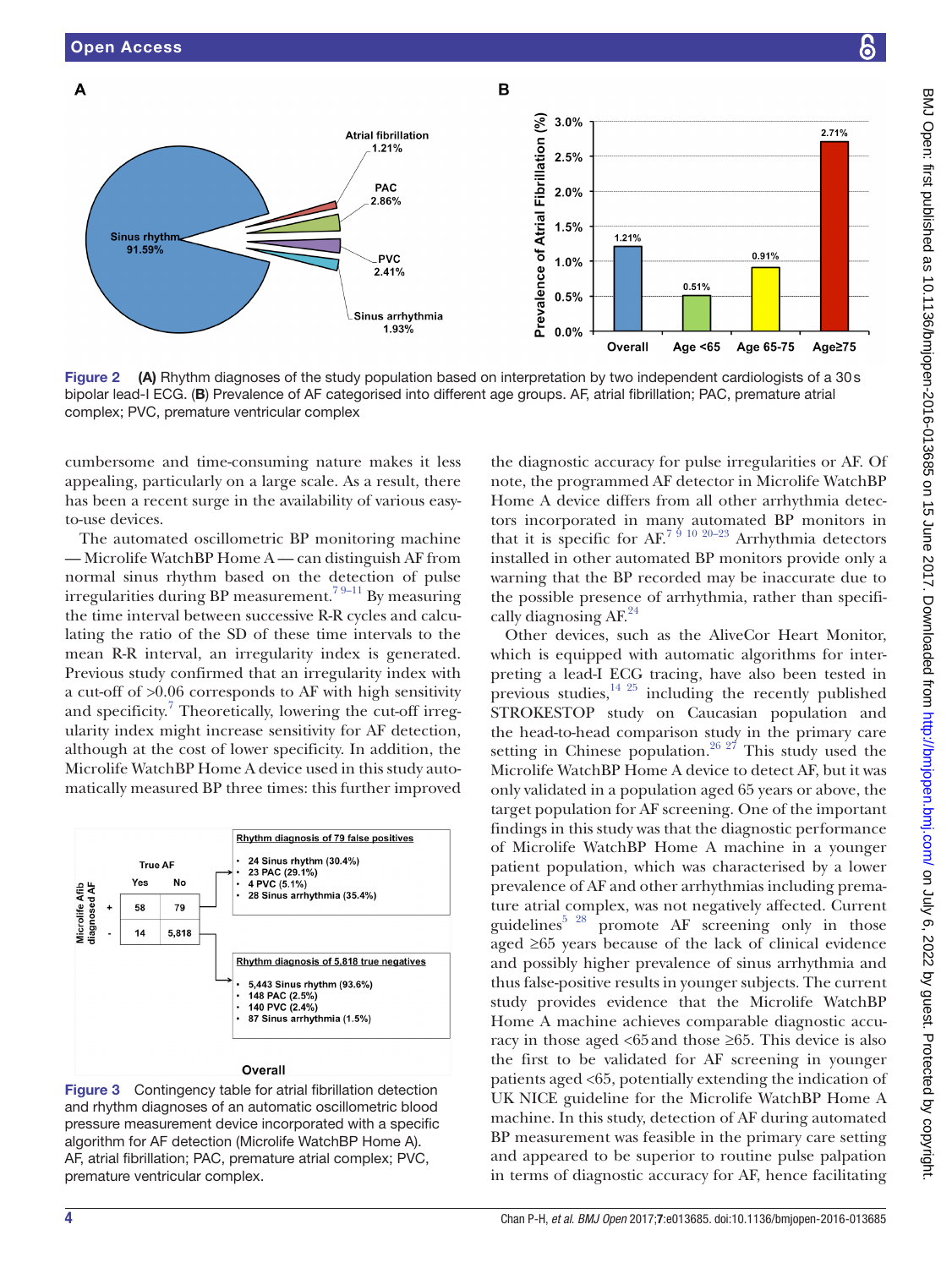BMJ Open: first published as 10.1136/bmjopen-2016-013685 on 15 June 2017. Downloaded from http://bmjopen.bmj.com/ on July 6, 2022 by guest. Protected by copyright BMJ Open: first published as 10.1136/bmjopen-2016-013685 on 15 June 2017. Downloaded from <http://bmjopen.bmj.com/> on July 6, 2022 by guest. Protected by copyright.

AF screening in high-risk patients in the primary care setting. Importantly, the incidence of AF in the general population is around 1%–2% depending on ethnicity, and is usually lower in Chinese population. $2930$  Therefore, in a population with relatively low incidence of AF, the good sensitivity and high negative predictive value of the device for AF screening would be invaluable and ideal for a screening tool.

One of the potential drawbacks of the Microlife WatchBP Home A machine is a false-positive result that necessitates subsequent confirmation by an ECG for an accurate arrhythmia diagnosis. This may be anxiety-promoting in patients who are found to have AF. Theoretically, repetition of measurements with the device should improve diagnostic accuracy. This also applies to patients with paroxysmal AF: repeated measurement might enhance the sensitivity of the test, as demonstrated in the recent study using a smartphone-based device for AF screening — the rate of AF detection increased with longer duration of measurement. $26$  It also helps to identify AF in those at-risk patients who regularly perform home BP monitoring, for instance, elderly patients with hypertension who are usually asymptomatic despite the presence of underlying AF. From the 79 patients with a false-positive Microlife test result, the presence of premature atrial complex or sinus arrhythmia each accounted for around one-third of patients. Given the low false-positive rate of 1.3% and high specificity, the device is regarded as a good screening tool.

Of note, the sensitivity of the device in this study is 80.6% (95% CI 69.5 to 88.9), which means there is probability that 2–3 out of 10 patients with underlying AF could be missed by this screening tool. Physicians using this device to screen for AF should be well aware of this potential drawback and should not solely rely on this device and hence producing a false sense of security. The possible ways to improve the sensitivity include repeated measurements with Microlife device at intervals and combining the use of other screening tools in AF detection.

An advantage of the Microlife WatchBP Home A machine as an AF screening tool is its ease of use and less time-consuming nature compared with performing a routine 12-lead ECG in every patient who attends a primary care clinic. BP is measured in most patients as a matter of routine during follow-up with a family physician so it is advantageous to simultaneously be able to detect AF. This study demonstrated that the Microlife WatchBP Home A machine is an invaluable means of screening for AF in an at-risk population in the primary care setting with a relatively lower prevalence of AF, including patients aged <65 years.

### **Study limitation**

A formal 12-lead ECG was not recorded in every participant. Instead, two cardiologists independently over-read a single-lead ECG of each patient and provided a diagnosis. This was necessary given the time and cost constraints inherent in dealing with a large number of patients.

# **Conclusion**

In the primary care setting with an AF prevalence of 1.21%, Microlife WatchBP Home A was shown to be an effective screening tool for AF with a reasonable sensitivity of 80.6% and high negative predictive value of 99.8%, as well as provide a routine function of BP measurement. Diagnostic accuracy of the Microlife WatchBP Home A in a younger patient population aged <65 years and a lower prevalence of AF achieved a similar diagnostic accuracy compared with its use in an older population, thus potentially extending the NICE guideline indication as an AF screening tool to a younger at-risk population.

Contributors Contributions to the conception or design of the work: CPH, WCK, CDW, CWS. Contributions to the acquisition, analysis or interpretation of data for the work: all authors. Drafting the work or revising it critically for important intellectual content: CPH, WCK, CWS. Final approval of the version to be published: all authors. Agreement to be accountable for all aspects of the work in ensuring that questions related to the accuracy or integrity of any part of the work are appropriately investigated and resolved: all authors.

Competing interests None declared.

Ethics approval Ethics Committee, Hong Kong East Cluster, Hospital Authority, Hong Kong SAR.

Provenance and peer review Not commissioned; externally peer reviewed.

Open Access This is an Open Access article distributed in accordance with the Creative Commons Attribution Non Commercial (CC BY-NC 4.0) license, which permits others to distribute, remix, adapt, build upon this work non-commercially, and license their derivative works on different terms, provided the original work is properly cited and the use is non-commercial. See: [http://creativecommons.org/](http://creativecommons.org/licenses/by-nc/4.0/) [licenses/by-nc/4.0/](http://creativecommons.org/licenses/by-nc/4.0/)

© Article author(s) (or their employer(s) unless otherwise stated in the text of the article) 2017. All rights reserved. No commercial use is permitted unless otherwise expressly granted.

### **References**

- <span id="page-4-0"></span>1. Chugh SS, Havmoeller R, Narayanan K, *et al*. Worldwide epidemiology of atrial fibrillation: a global burden of disease 2010 Study. *[Circulation](http://dx.doi.org/10.1161/CIRCULATIONAHA.113.005119)* 2014;129:837–47.
- <span id="page-4-1"></span>2. Wolf PA, Kannel WB, McGee DL, *et al*. Duration of atrial fibrillation and imminence of stroke: the Framingham study. *[Stroke](http://dx.doi.org/10.1161/01.STR.14.5.664)* 1983;14:664–7.
- 3. Siu CW, Lip GY, Lam KF, *et al*. Risk of stroke and intracranial hemorrhage in 9727 chinese with atrial fibrillation in Hong Kong. *[Heart Rhythm](http://dx.doi.org/10.1016/j.hrthm.2014.04.021)* 2014;11:1401–8.
- 4. Friberg L, Rosenqvist M, Lindgren A, *et al*. High prevalence of atrial fibrillation among patients with ischemic stroke. *[Stroke](http://dx.doi.org/10.1161/STROKEAHA.114.006070)* 2014;45:2599–605.
- <span id="page-4-2"></span>5. Camm AJ, Lip GY, De Caterina R, *et al*. 2012 focused update of the ESC guidelines for the management of atrial fibrillation: an update of the 2010 ESC guidelines for the management of atrial fibrillation. Developed with the special contribution of the european Heart Rhythm Association. *[Eur Heart J](http://dx.doi.org/10.1093/eurheartj/ehs253)* 20122012;33:2719–47;33:2719–47.
- 6. Fitzmaurice DA, Hobbs FD, Jowett S, *et al*. Screening versus routine practice in detection of atrial fibrillation in patients aged 65 or over: cluster randomised controlled trial. *[BMJ](http://dx.doi.org/10.1136/bmj.39280.660567.55)* 2007;335:383.
- <span id="page-4-3"></span>7. Wiesel J, Fitzig L, Herschman Y, *et al*. Detection of atrial fibrillation using a modified microlife blood pressure monitor. *[Am J Hypertens](http://dx.doi.org/10.1038/ajh.2009.98)* 2009;22:848–52.
- <span id="page-4-4"></span>8. Kearley K, Selwood M, Van den Bruel A, *et al*. Triage tests for identifying atrial fibrillation in primary care: a diagnostic accuracy study comparing single-lead ECG and modified BP monitors. *[BMJ](http://dx.doi.org/10.1136/bmjopen-2013-004565)  [Open](http://dx.doi.org/10.1136/bmjopen-2013-004565)* 2014;4:e004565.